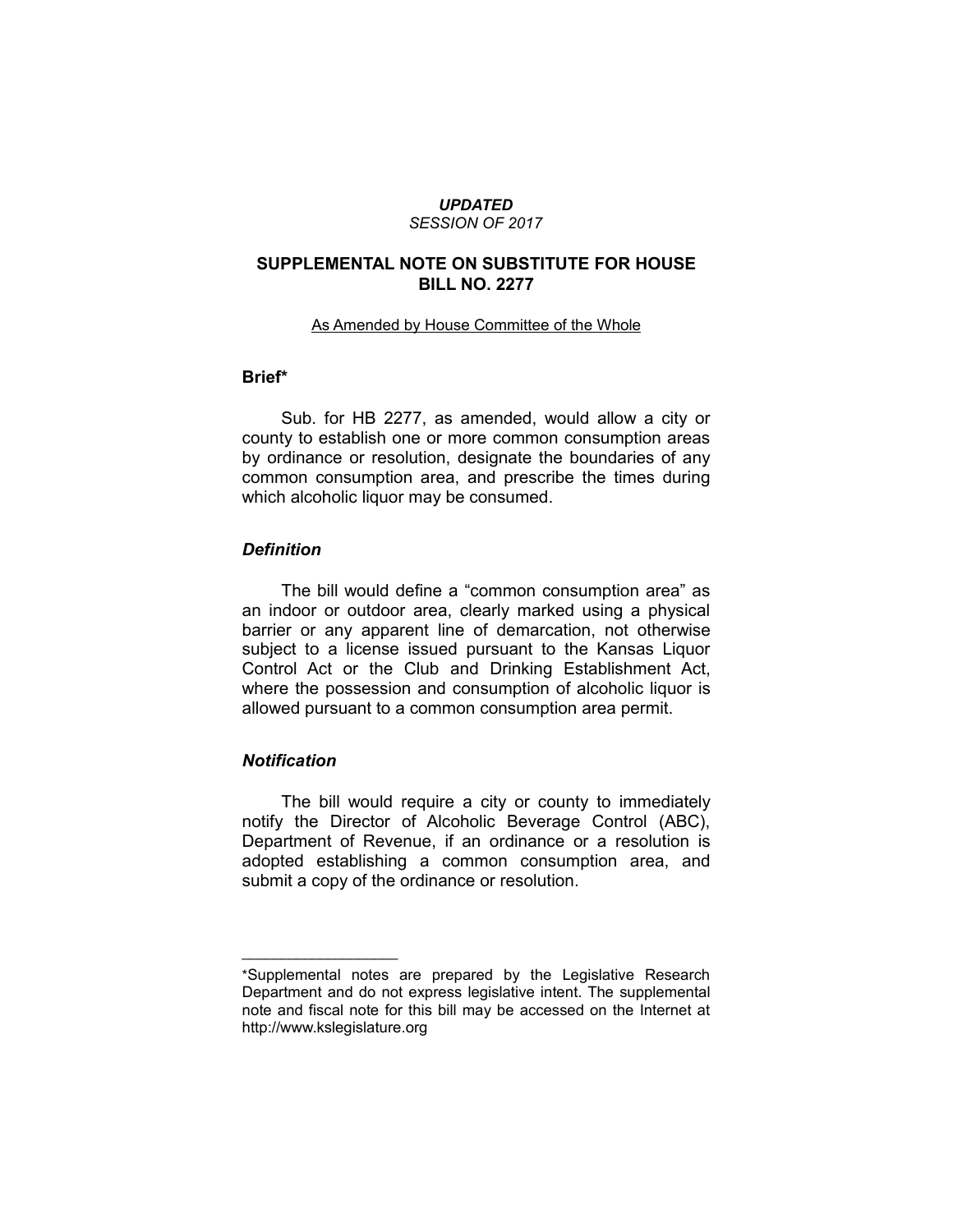#### *Common Consumption Area Permit Overview*

The Director of ABC would be allowed to issue common consumption area permits in accordance with rules and regulations adopted by the Secretary of Revenue, to allow for the consumption of alcohol in any area designated by such permit, to the city or county, or to any one person who is a Kansas resident or an organization whose principal place of business is in Kansas and has been approved by the respective city or county. Applications for a common consumption area permit would be submitted to the Director of ABC and would be subject to the following requirements:

A copy of any ordinance or resolution establishing a common consumption area must be submitted;

A non-refundable permit fee of \$100 must accompany the application, and all such fees must be remitted to the State Treasurer and deposited in the State General Fund; and

Permits are to be issued for a period not to exceed one year, and are not transferable or assignable.

The bill would allow any licensee adjacent to or located within a common consumption area to request permission, using forms prescribed by the Director of ABC, to participate in a common consumption area for the duration of the common consumption area permit. If permission is received, the bill would allow the licensee to allow its legal patrons to remove alcoholic liquor purchased from the licensee into the common consumption area if the beverage is served in a container that displays the licensee's trade name, logo, or other identifying mark unique to the licensee.

#### *Liability*

The bill would specify each licensee within a common consumption area shall be liable for violations that occur on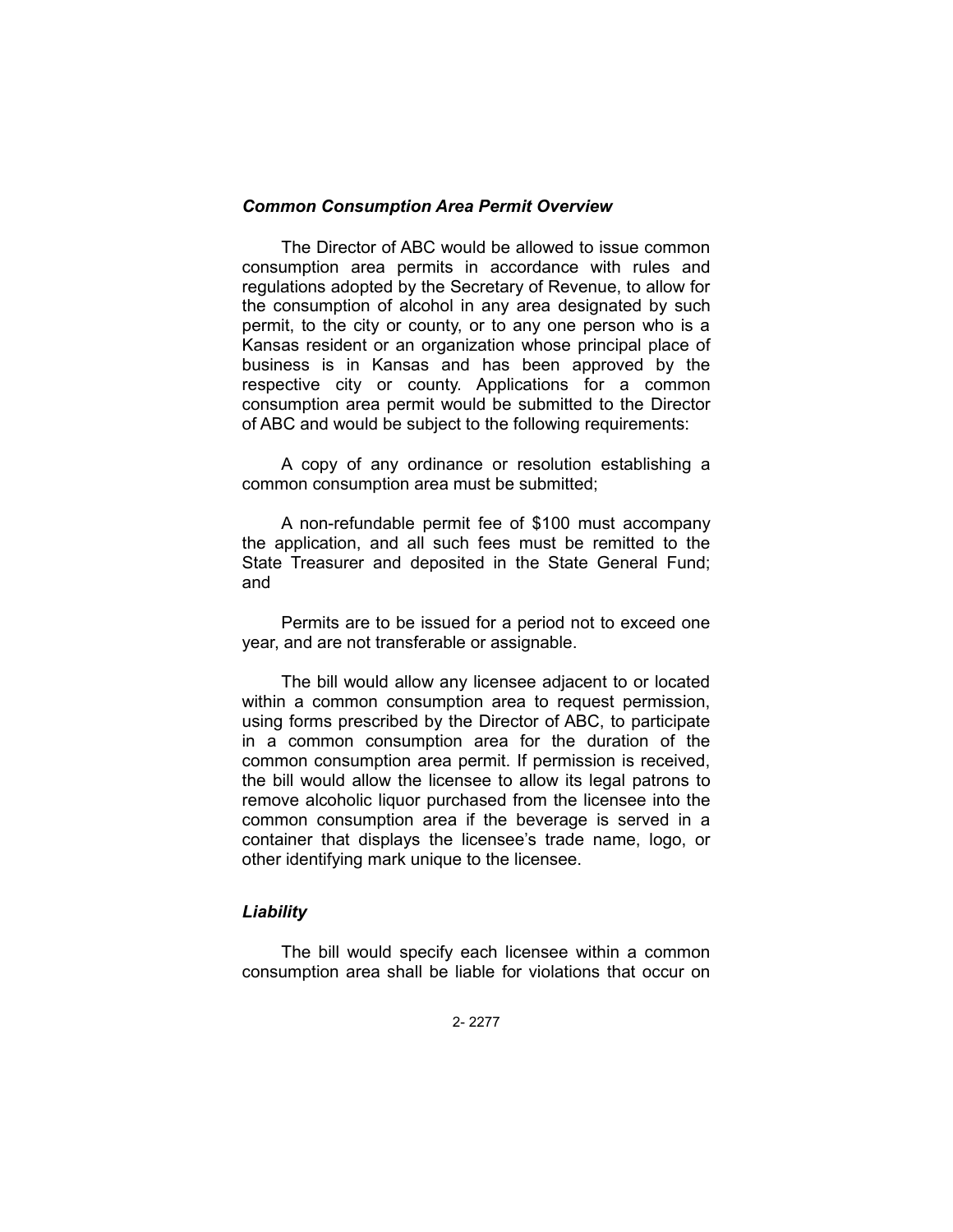their premises, and each common consumption area permit holder shall be liable for violations that occur off the licensee's premises but within the common consumption area identified by the permit. Additionally, the bill would prohibit a permit holder from allowing a person to remove any open container from the boundaries of the common consumption area.

The bill would also allow an individual to consume alcohol in an area designated by a city or county on public streets, alleys, roads, sidewalks, or highways located within a common consumption area, and prohibit alcohol consumption in vehicles located in common consumption areas. Finally, the bill would allow for the consumption of alcohol within a common consumption area located on public or private property.

# **Background**

The bill was introduced by the House Committee on Local Government at the request of a representative of the City of Lenexa. In the House Committee hearing, a representatives of the City of Lenexa and the League of Kansas Municipalities (LKM) testified in support of the bill. Written-only proponent testimony was submitted by the Lenexa Chamber of Commerce and a Lenexa business owner. Proponents stated creating a place for citizens to enjoy others' company and to participate in civic, cultural, and social life is part of Lenexa's Vision 2030 plan and the City intends to accomplish these goals by constructing the Lenexa Public Market, an economic hub for the community that will contain a common consumption area. Additionally, the LKM representative stated the common consumption area is a new concept that will require a limited change to law pertaining to controlling alcohol sales to achieve the necessary flexibility to establish such areas.

The Director of ABC and a representative of the Kansas Licensed Beverage Association provided neutral testimony on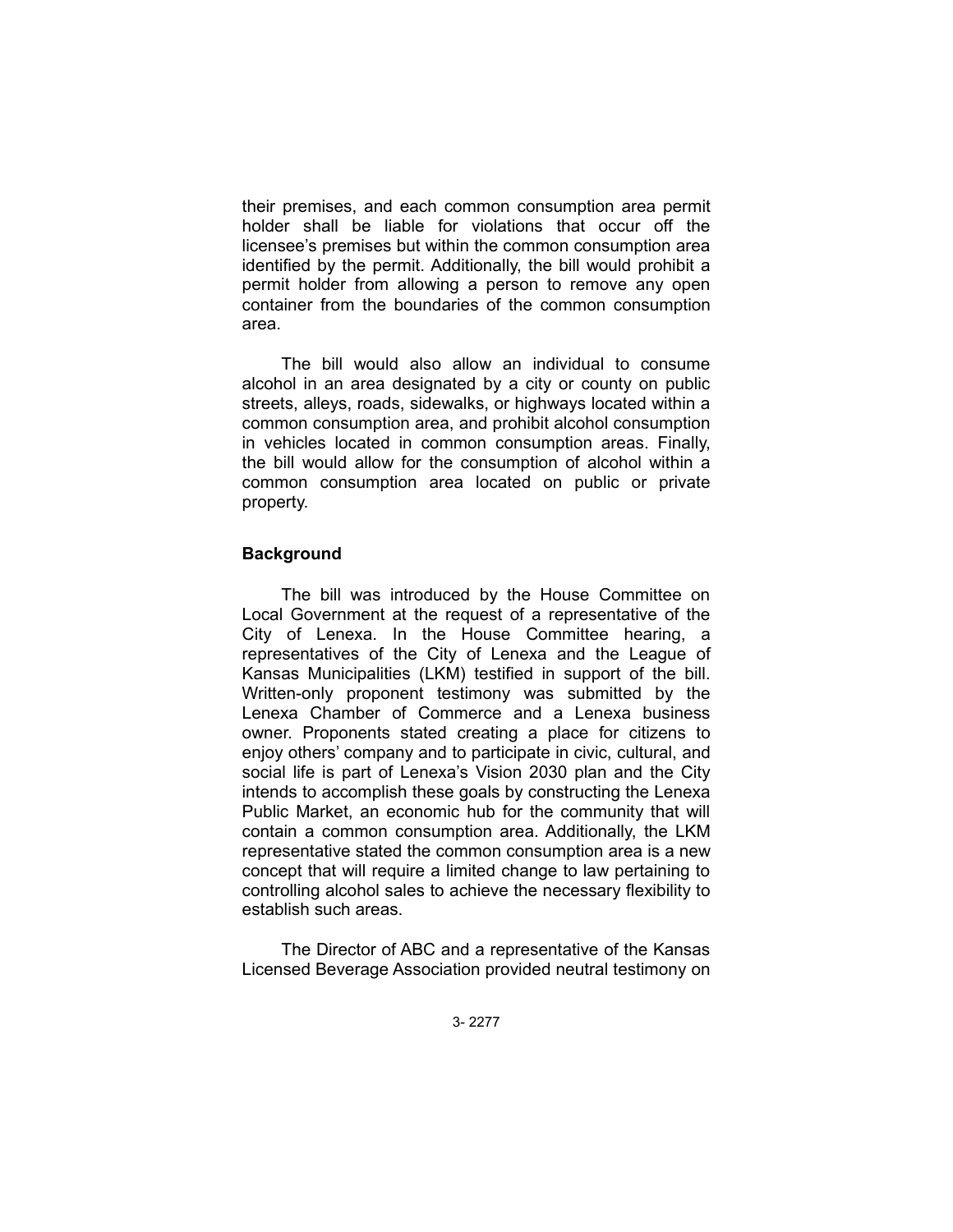the bill. Each representative expressed concerns pertaining to responsibility and liability with regard to violations of liquor laws. Additionally, the Director of ABC requested clarification be provided in the bill regarding violations, or ABC be given the authority to adopt rules and regulations for common consumption areas.

No opponent testimony was provided.

In the House Committee hearing, the Chairperson appointed a subcommittee to review possible amendments to the bill. The subcommittee directed stakeholders to work together to find a possible solution to the liability concerns raised during the committee hearing.

As introduced, the bill would have placed the language authorizing common consumption areas in an existing statute dealing with removal of unconsumed liquor from the premises of an individual club licensee. The House Committee recommended the creation of a substitute bill that would amend law relating to consumption of alcoholic liquor and allow for the establishment of common consumption areas by cites and counties, with considerable additional detail regarding the interrelationship of the common consumption area permit holder and individually licensed establishments. The definition of "common consumption area" in the substitute bill also differs from that in the original bill; among other changes, the definition in the substitute bill would clearly distinguish that the common consumption area could not be otherwise subject to a license issued under the Kansas Liquor Control Act or the Club and Drinking Establishment Act. The definition in the original bill would have allowed the establishment of common consumption areas within buildings and associated outdoor seating areas, and would have allowed patrons of licensed premises to remove alcohol from the licensed premises and consume it in the common consumption area.

The House Committee of the Whole amended the bill to clarify that multiple common consumption areas could be